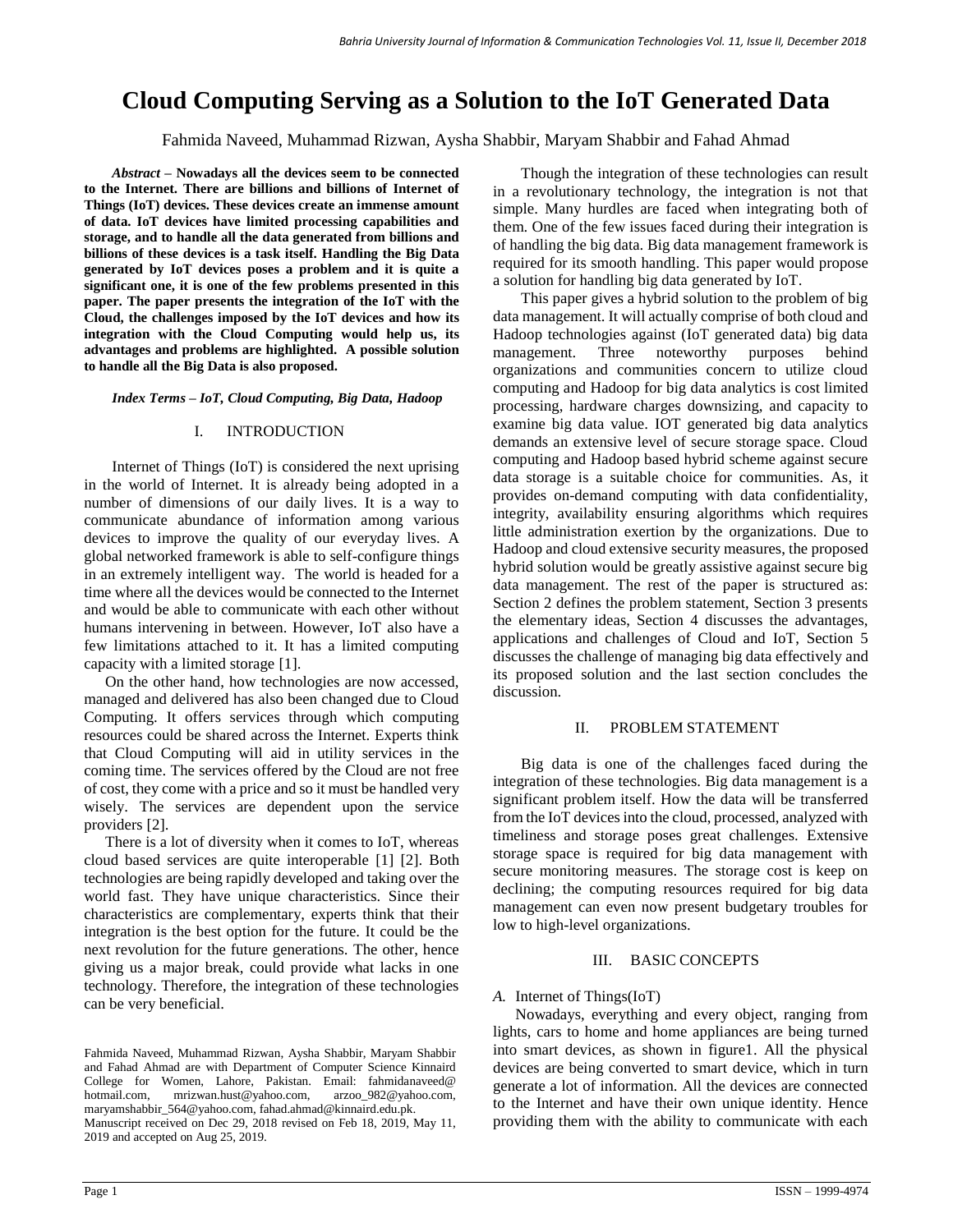other. The boundary between the digital and real world is being removed very rapidly.

Kevin Ashton in 1999 was the first person to state, "The Internet of Things has the potential to change the world, just as the Internet did. Maybe even more so" [2]. He realized the importance of IoT long before others did. Another definition explains the IoT as, "The IoT infrastructure allows combination of smart objects (i.e. wireless sensors, mobile robots, radio frequency identification systems, etc.), sensor network technologies, and human beings, using different but interoperable communication protocols and realizes a dynamic heterogeneous network that can be deployed in unreachable, or remote spaces (oil platforms, mines, forests, tunnels, pipes, etc.) or in case of emergencies, i.e. earthquake, fire, floods, radiations areas, etc. In this infrastructure, these different entities, or things, discover and explore each other and learn to take advantage of each other's data by pooling of resources and significantly enhancing the scope and reliability of the resulting services" [3].

IoT is usually described by real world and small things having limited storage and computing capacity, and with limitations such as reliability, performance, security, and privacy. It usually consists of sensors and small devices inserted in physical objects, which help connect them to the internet.



Fig. 1 Internet of Things

## *B.* Cloud Computing

NIST described Cloud Computing as "a model for enabling ubiquitous, convenient, on-demand network access to a shared pool of configurable computing resources (e.g., networks, servers, storage, applications, and services) that can be rapidly provisioned and released with minimal management effort or service provider interaction" [2].

Cloud computing offers services which allow sharing of computing resources over the Internet. Cloud provides four types of services; in Software as a Service (SaaS) model the

application is running on the Internet and operators can acquire the services on a pay-to-go basis; Platform as a Service (PaaS) model offers a platform in which one can create, test, and deploy specific software, with the resources available; the Infrastructure as a Service (IaaS) model offers structure for storage, hardware and servers. With the storage available in IaaS, the data is not only stored but it is also available globally through the Internet (e.g. Amazon Web Services); and finally, the Networks as a Service (NaaS) model, as many networks as required can be set-up [1]. It offers virtual networks. Figure 2. Represents the services and distinct type of clouds comprised by cloud computing.

Cloud Computing has three different deployment models; Public cloud, in which resources are accessible to users through the Internet. They are mostly held by a profitable organization; Private cloud is usually possessed by a single organization for specific purposes of its users. It provides a protected environment and more control; Hybrid Cloud is a combination of Private and Public clouds. It is offered to customers since it overcomes some of the limitations of each model.

Cloud computing can provide unlimited computing resources to users but they come with a cost [2]. The cost is affected by several factors such as, level of convenience of service, availability, scalability, elasticity, storage capacity and security, etc. Different cloud providers offer different pricing schemes built on coarse grained or fine-grained pricing schemes.



Fig. 2 Cloud Computing

## *C.* Cloud-IoT

Cloud computing and Internet of Things (IoT) both are rapidly developing technologies. They both possess unique characteristics. However, they also have a few limitations. IoT is a chain of widely distributed devices connected through Internet, which have limited storage and processing abilities. Whereas, cloud computing offers unlimited storage and computing abilities. By integrating these two, we can overcome the limitations encountered by each of them and create a revolutionary technology. The Cloud-IoT paradigm offers smart usage of applications, data, and structure in an economical way. TABLE I provides the comparative characteristics of IoT and cloud computing.

Experts think that integrating them would result in a better platform, as their characteristics are complementary to each other [3].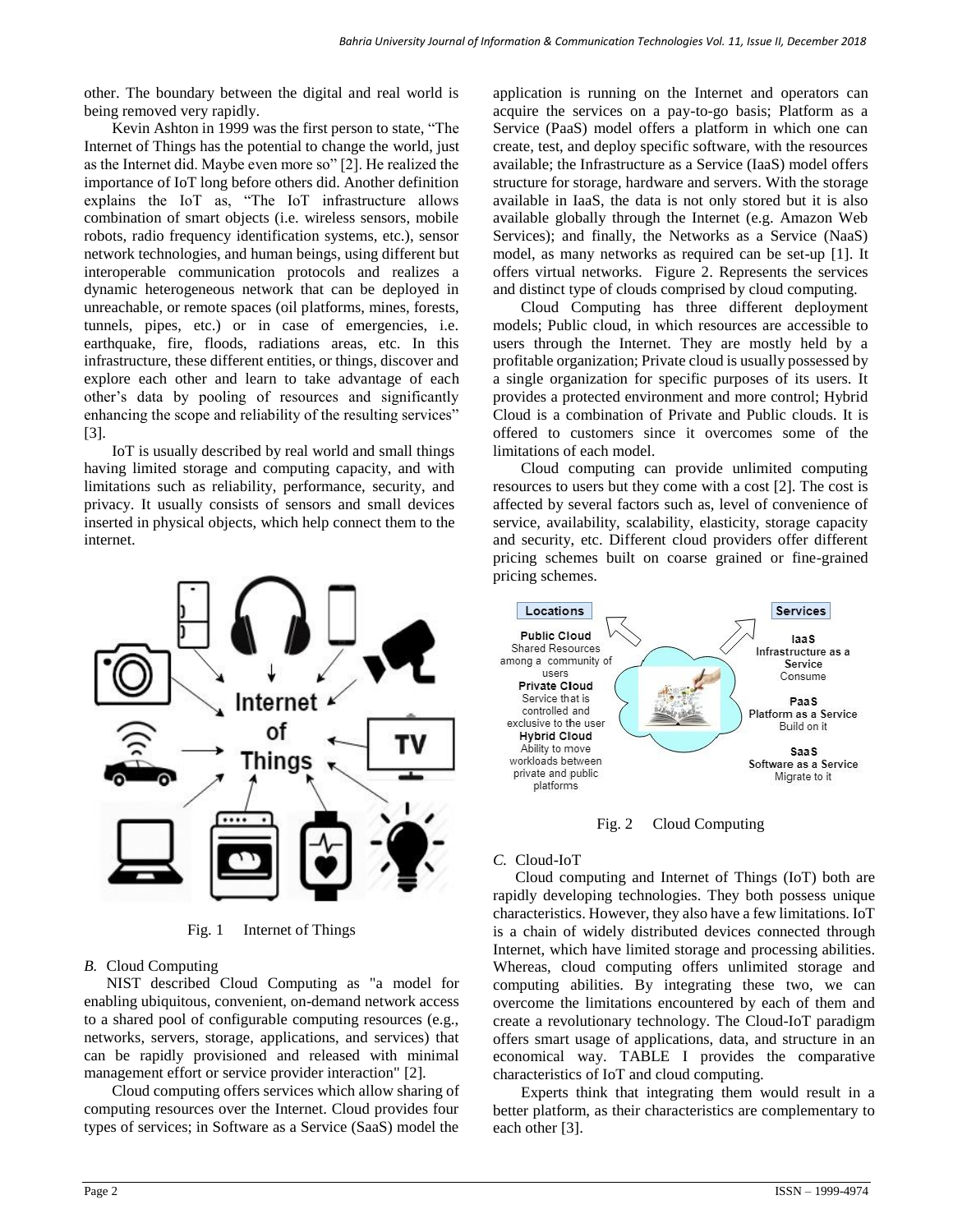| Items                             | <b>IoT</b>                                                             | <b>Cloud Computing</b>                                                                      |
|-----------------------------------|------------------------------------------------------------------------|---------------------------------------------------------------------------------------------|
| <b>Characteristics</b>            | IoT is pervasive (things<br>i.e real world objects are<br>everywhere). | Cloud is<br>ubiquitous<br><i>(virtual)</i><br>available<br>resources<br>are<br>everywhere). |
| <b>Processing</b><br>capabilities | Limited computational<br>capabilities.                                 | unlimited<br>Virtually<br>computational capabilities.                                       |
| <b>Storage</b><br>capabilities    | Limited storage or no<br>storage capabilities.                         | Unlimited storage capabilities.                                                             |
| Connectivity                      | It uses internet as a point<br>of convergence.                         | internet for<br>Tt.<br>service<br><i>uses</i><br>delivery.                                  |
| <b>Big Data</b>                   | It's a source of big data.                                             | It's a means by which we can<br>manage big data.                                            |

## *D.* Big Data

The data produced nowadays by organizations are generating enormous amount of data. Simultaneously, vast amount of data is being gathered and attained from numerous resources and being stored.

Big Data can be defined as large complex datasets, which are hard to process using the existing database management tools [4][5]. Big Data comprises of three attributes; volume, variety, and velocity[6][7]. Experts believe that the Big Data will grow enormously with time, so we need to come up with solutions to handle the data issues that would be generated[8][9][10].

## IV. ADVANTAGES, APPLICATIONS AND CHALLENGES OF CLOUD AND IOT INTEGRATION

#### *A.* Advantages:

The advantages of integrating IoT technology with Cloud Computing are discussed in the following TABLE II.

| I ADLE II                      | AD VAINTAULS UP CLUUD-IUT                                                                                                                                                                                                                                                                                                                                                                                                   |  |
|--------------------------------|-----------------------------------------------------------------------------------------------------------------------------------------------------------------------------------------------------------------------------------------------------------------------------------------------------------------------------------------------------------------------------------------------------------------------------|--|
| Processing<br>capabilities     | Iot has limited processing capabilities whereas<br>Cloud has unlimited. So processing the data<br>generated by IoT devices is done with the help of<br>Cloud. It also allows the analysis of the complex<br>data.                                                                                                                                                                                                           |  |
| Communication                  | <b>Tol</b><br>devices<br>IP-enabled<br>their<br>are<br>and<br>communication with each other can hence be<br>costly. So Cloud offers them cost-effective<br>solution.                                                                                                                                                                                                                                                        |  |
| <b>Storage</b><br>capabilities | A huge amount of data is produced through the IoT<br>devices and since IoT has limited storage, Cloud<br>serves as a solution due to its attribute of unlimited<br>storage.                                                                                                                                                                                                                                                 |  |
| Scope                          | The phenomena of IoT is leading to the Internet of<br>Everything (IoE). The Cloud-IoT paradigm offers<br>innovative applications and services, which are<br>based on the growth of the Cloud via the IoT<br>objects. It permits the Cloud to work with fresh<br>real world scenarios.                                                                                                                                       |  |
| <b>New Abilities</b>           | ЮГ<br>variety<br>of<br>devices.<br>encompasses<br>a<br>technologies, and protocols which may be<br>heterogeneous in nature. Hence, it can be tough to<br>obtain<br>availability,<br>reliability.<br>security,<br>interoperability, scalability, and efficiency. Cloud<br>not only resolves most of these problems but also<br>provides further features like ease-of-access, ease-<br>of-use, and reduced deployment costs. |  |
| <b>New Models</b>              | The implementation of the Cloud-IoT paradigm<br>allows new developments for smart services and<br>applications: The implementation of the CloudIoT<br>paradigm allows new developments for smart<br>services and applications:<br>SaaS, SAaaS, SEaaS, SenaaS etc.                                                                                                                                                           |  |

TABLE II ADVANTAGES OF CLOUD-IOT

#### *B.* Applications

The Applications of the Cloud-IoT are described through the Figure 3: [11]



## Fig. 3 Applications of Cloud IoT

## *C.* Challenges

There are many challenges faced during the integration of these technologies. Some of the major problems are mentioned in the Figure 4 below:



#### Fig. 4 Challenges of Cloud IoT

#### V. BIG DATA MANAGEMENT

Big Data as we know is characterized by its three main attributes; Volume, Velocity, and Variety. Volume refers to the size of data, velocity is the time between when the data was generated or gathered and the when it was available, and variety refers to the type of data i.e. structured or unstructured etc. [11] [12] [13]. Big data management is a method of dealing, managing and storing big data in such a form, which is comprehendible and provides easy access [14] [15]. Big data management is critical as it helps us make optimal and strategic decisions. The growth/progress of the underlying application or business depends on these decisions. The proposed solution to process this big data is explained as follows:

Two existing solutions for managing the big data are:

#### *A.* Hadoop

Hadoop is an open source solution [16]. It makes use of the distributed file system. It is executed on community hardware. The underlying architecture used by it is Hadoop Distributed File System (HDFS). This can be divided into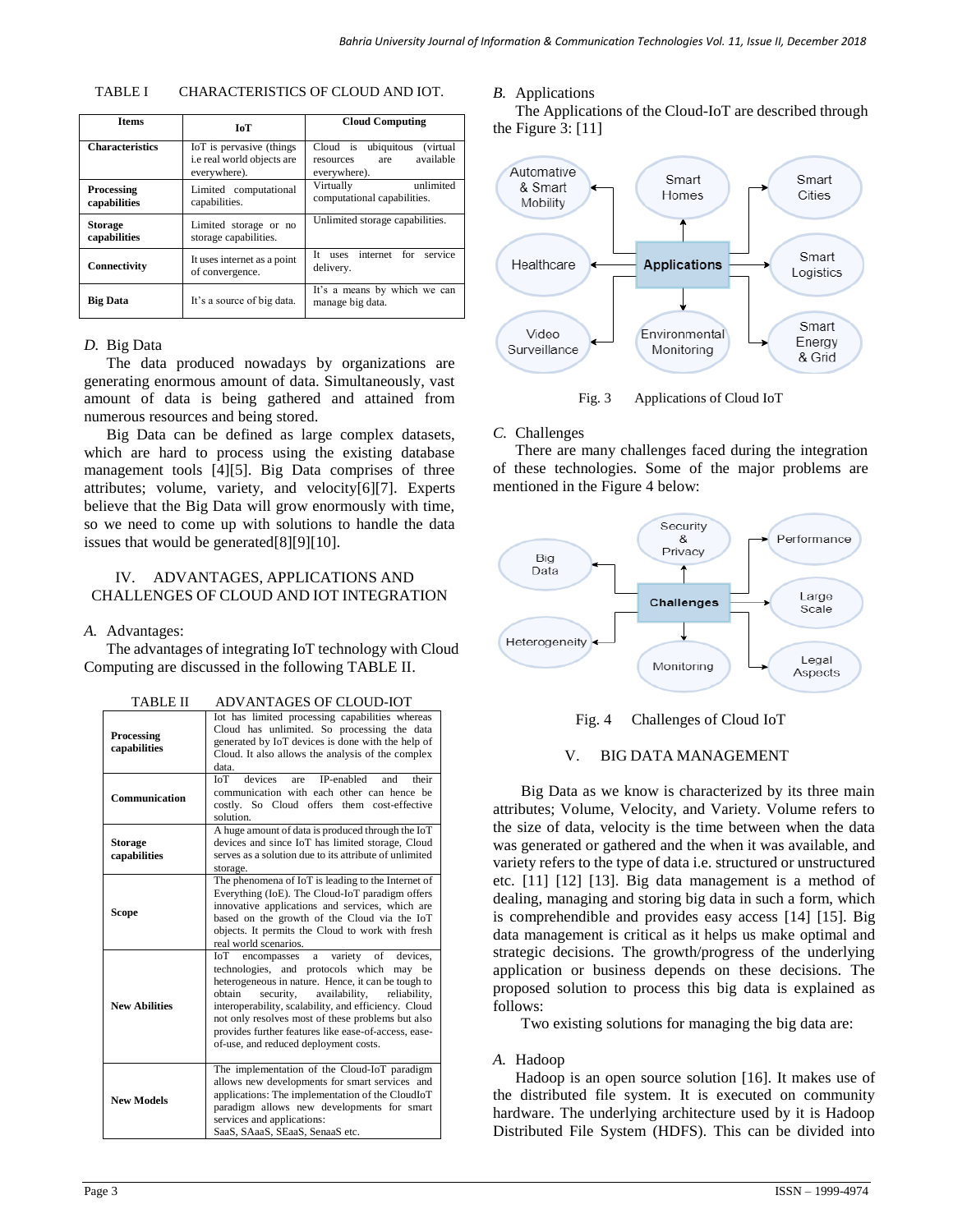three core parts; HDFS, Map Reduce, Hadoop common and Partition comparison module. HDFS connects all the files into a single huge file system. It tracks all the clusters.

Map Reduce [17] method can be broken down into two parts; map and reduce [18][19]. Map refers to chopping a task into smaller tasks i.e. sub problems. This way a complex problem is divided into smaller problems. These subproblems are executed simultaneously on a separate server. The next process is reduce, which merges the outcomes of the sub-problems on different servers, this is also done in parallel. Map process is executed on the servers, on which the data resides. The outcomes of these processes is provided as input to the reduce process [20][21]. The overall architecture of Hadoop can be seen in figure 5.



Fig. 5 Architecture of Hadoop

# *B.* Cloud Services

The cloud offers cost-effective solutions for the management and retrieval of tremendous amounts of data. Cloud uses a number of virtual machines for the processing of huge amounts of data. The processing is done efficiently by dividing it into smaller parts and performing the function simultaneously on different machines quickly. Cloud is a potential solution for big data due to its flexible, powerful, and adaptive nature. Cloud makes use of the approach of sharing of computing resources. Some of the services offered by Cloud are:

- *a)* **Iaas** (Infrastructure as a Service) in a public cloud: The formation of virtual machines with nearly unlimited storage and computing power could be delivered by IaaS.
- *b)* **PaaS** (Platform as a Service) in a private cloud: In a public or private cloud environment it could allow to scheme, implement, and set up applications and services.
- *c)* **SaaS** (Software as a Service) in a hybrid cloud: It offers a platform for analyzing the data.

*d)* **NaaS** (Network as a Service) is a plan of action for providing Wide Area Network(WAN), practically on a membership premise. Figure 6. shows distinct services provided by cloud computing.





*C.* Proposed Solution: A Hybrid Approach

The proposed solution to handle the big data produced by the IoT devices is a hybrid approach [22]. The Hybrid Solution uses both the Hadoop and the cloud together for the big data management [23] [24].



Fig. 7 Master-Slave Architecture

We can use the underlying architecture of the Hadoop. It makes use of Master-Slave approach, as shown in figure 7. To transfer and analyze the data using the MapReduce. The MapReduce requires an optimal environment where the Map process of dividing a task into smaller tasks and executing them to provide the reduce process with inputs, so that it can merge them up on the same servers. If they are done on the same servers then the process can be efficient, cost effective, and reliable and the retrieval of information can be done in real time.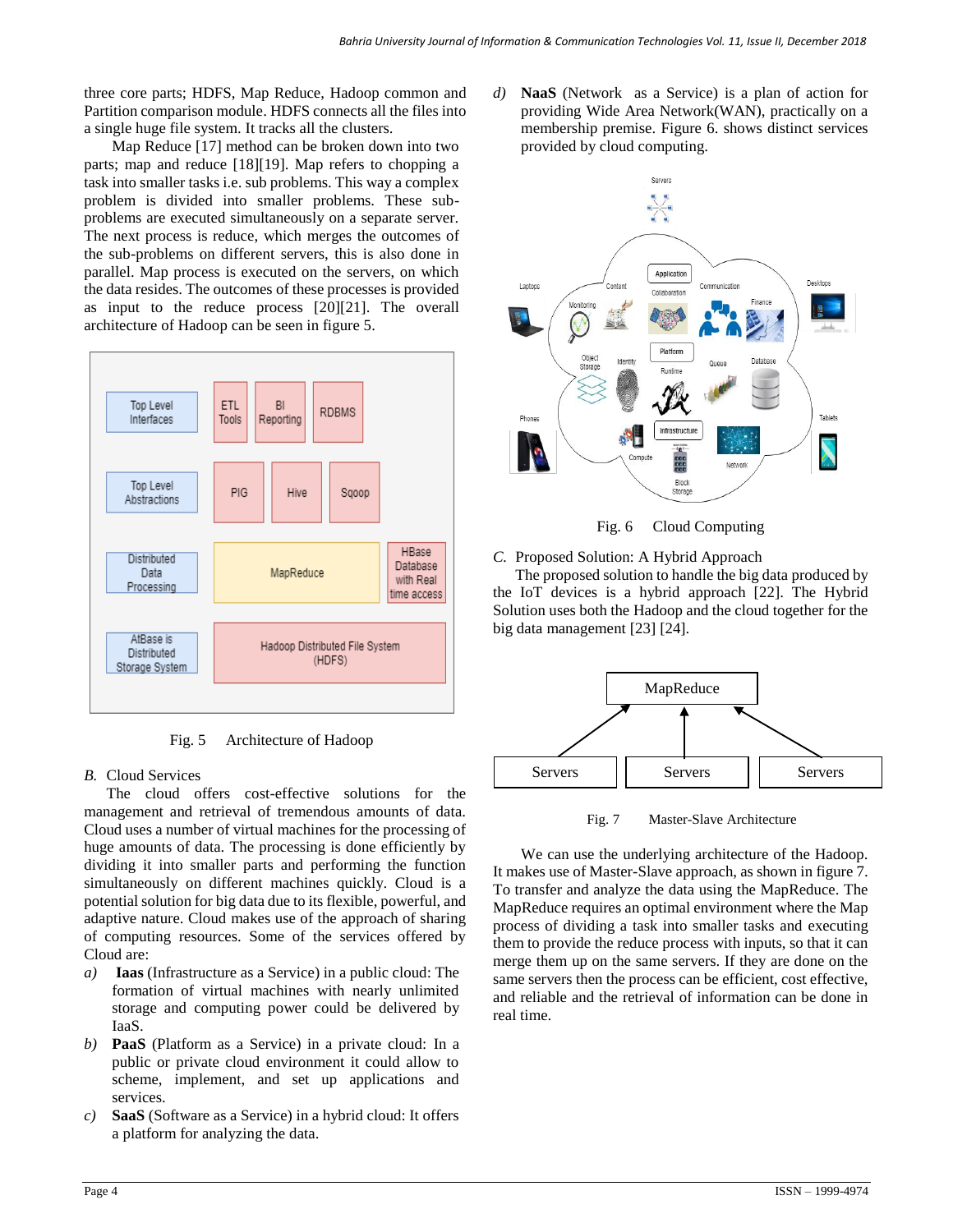

Fig. 8 Proposed solution

The services of Cloud can be used for this. The HDFS would perform its job of creating clusters and creating one big file system [21]. Then the Map Reduce process can be done on the virtual machines of the cloud. A complex task could be broken down into smaller simpler ones and can be executed in parallel on different machines and then the results can be integrated together.

The proposed solution as shown in figure 8. to the problem of Big Data Management could be of great value as Hadoop and Cloud services together can provide Flexibility, scalability, efficiency and reliability [25]. The core advantage of Hadoop is its fault tolerance. It does not pose any cost as it is open source, and cloud is a cost effective resource with unlimited storage and computing powers.

Cloud security comprises of a lot of strategies, controls, policies and technological means that cooperate to ensure cloud-based framework, it comprises preventive, deterrent, detective and corrective security controls. These security efforts are designed to secure data, raise regulative conformity and ensure clients' protection just as setting validation rules for each clients. From confirming access to traffic filtration, cloud security can monitor the demands of big data management. Hadoop configuration is based upon secure modes. Security highlights comprises of verification, Service Level Authentication, Data Confidentiality and Web Console Authentication. New Hadoop installments can be incredibly secure in terms of secure accession and data transmission scheme. The Hadoop system has assets to prop security measures. Ranger and Knox are two significant open source Apache projects. Knox gives a framework to overseeing security and supports security executions on Hadoop clusters. Ranger is centered on creating devices and methods to enable clients to convey and institutionalize security crosswise over Hadoop groups. It gives a centralized structure that can be utilized to monitor even at the resource level, for example, documents, databases, folders and even for particular columns or lines inside databases. It enables administrators to actualize group based or data type based access policies and so forth [26]. Hadoop's secure distributed file system and cloud's unlimited protective computation abilities could complement each other well. So the proposed hybrid scheme will be extensively helpful against secure big data management [27] [28] [29].

One limitation of this solution would be that Hadoop does not possess any kind of abstraction and it requires the

MapReduce engineers to hand code for every single procedure.

## VI. CONCLUSION

The IoT devices lack storage and processing capabilities, cloud can help in overcoming these issues. They can be of great application when used together. However, there are few challenges faced when integrating them such as security and privacy, heterogeneity, big data, monitoring, performance and legal aspects. A solution was proposed for the handling of the big data. Big data management is significant for organizations as it assists them to organize the data and use it for future purposes. Decisions and strategies are made after analyzing the big data, so it is critical to the people.



Fig. 9 Big data Management

The Solution proposed for handling the Big Data was as Figure 9. shows cloud with Hadoop Distributed File System (HDFS) and MapReduce. Hadoop is open source and hence does not pose any cost. It offers scalability. Cloud offers unlimited storage and processing capabilities. Hence, when both of these used altogether would be of great benefit.

#### REFERENCES

- [1] S. M. Babu, A. Lakshmi and B. Rao, "A Study on Cloud based Internet of Things: CloudIoT," in Proceedings of 2015 Global Conference on Communication Technologies(GCCT 2015), 2015.
- [2] L. L. Dhirani, D. T. Newe, p. E. Lewis and D. S. Nizamani, "Cloud Computing and Internet of Things Fusion: Cost Issues," in 2017 Eleventh International Conference on Sensing Technology (ICST), 2017.
- [3] M. Aazam, I. Khan, . A. A. Alsaffar and . E.-N. Huh, "Cloud of Things: Integrating Internet of Things and Cloud Computing and the Issues Involved," in Proceedings of 2014 11th International Bhurban Conference on Applied Sciences & Technology (IBCAST) Islamabad, Pakistan, 14th – 18th January , 2014.
- [4] I. L. a. K. Lee, ""The Internet of Things (IoT): Applications , investments , and challenges for enterprises," in Bus. Horiz., vol. 58, no. 4.